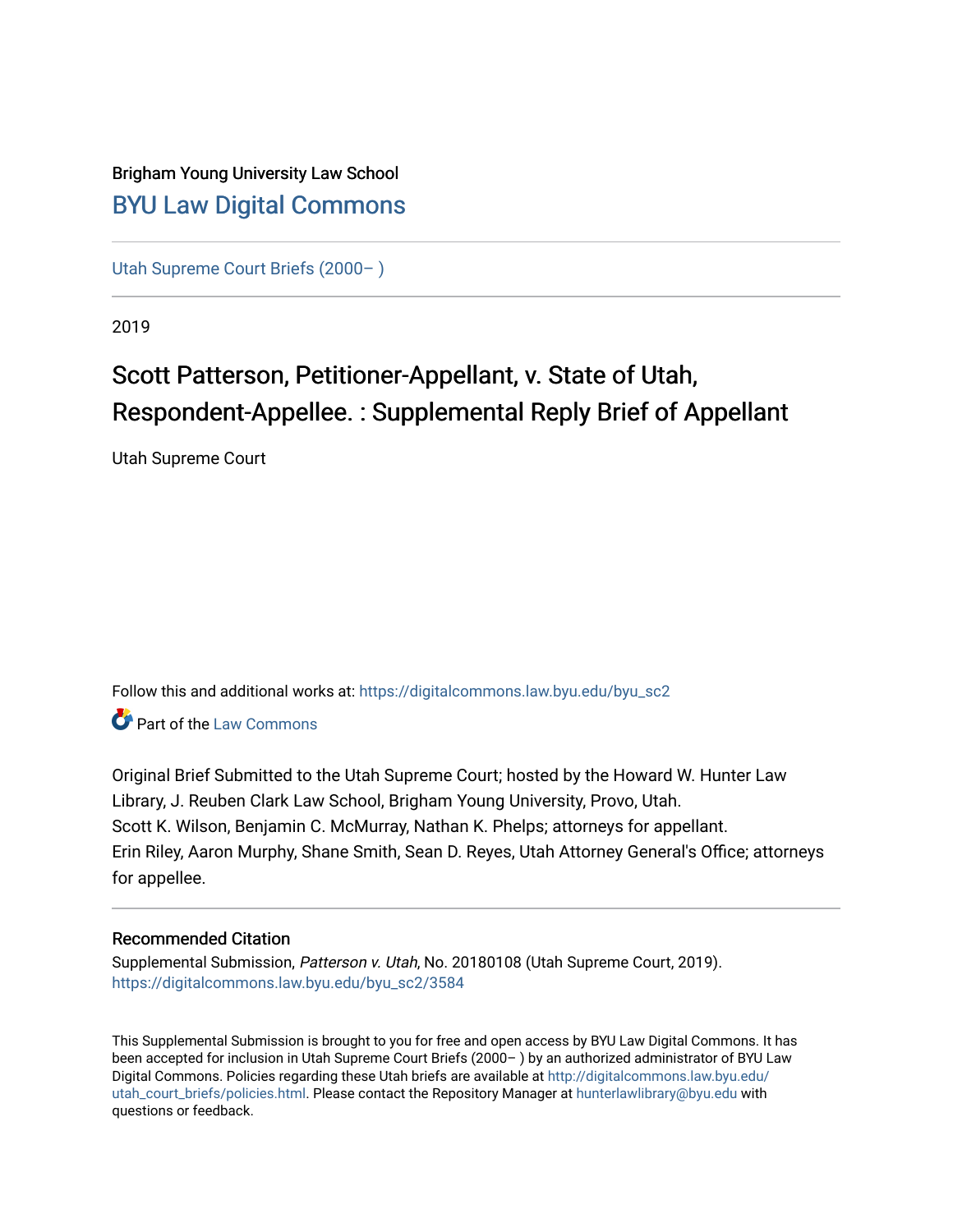#### NO. 20180108-SC

# THE SUPREME COURT OF UTAH

 $\overline{\phantom{a}}$  , where  $\overline{\phantom{a}}$  , where  $\overline{\phantom{a}}$  , where  $\overline{\phantom{a}}$ 

SCOTT PATTERSON,

*Petitioner–Appellant*

v.

STATE OF UTAH,

 $\overline{\phantom{a}}$  , where  $\overline{\phantom{a}}$  , where  $\overline{\phantom{a}}$ 

*Respondent–Appellee.*

A direct appeal from the dismissal of postconviction claims entered in the Second District Court, Case No. 160701113 (Farmington), the Honorable Thomas L. Kay presiding.

### APPELLANT'S SUPPLEMENTAL REPLY BRIEF

 $\overline{\phantom{a}}$  , where  $\overline{\phantom{a}}$  , where  $\overline{\phantom{a}}$ 

 $\overline{\phantom{a}}$  , where  $\overline{\phantom{a}}$  , where  $\overline{\phantom{a}}$  , where  $\overline{\phantom{a}}$ 

ERIN RILEY AARON MURPHY SHANE SMITH *Assistant Solicitors General* SEAN D. REYES *Utah Attorney General* 160 E. 300 S., 6th Floor S.L.C., Utah 84114 Telephone: (801) 366-0180

SCOTT K. WILSON (#7347) *Federal Public Defender, District of Utah* BENJAMIN C. MCMURRAY (#9926) *Assistant Federal Public Defender* NATHAN K. PHELPS (#14752) *Research and Writing Attorney* 46 W. Broadway, Suite 110 Salt Lake City, UT 84101 Telephone: (801) 524-4010 benji mcmurray@fd.org

*Attorneys for Appellee Attorneys for Appellant*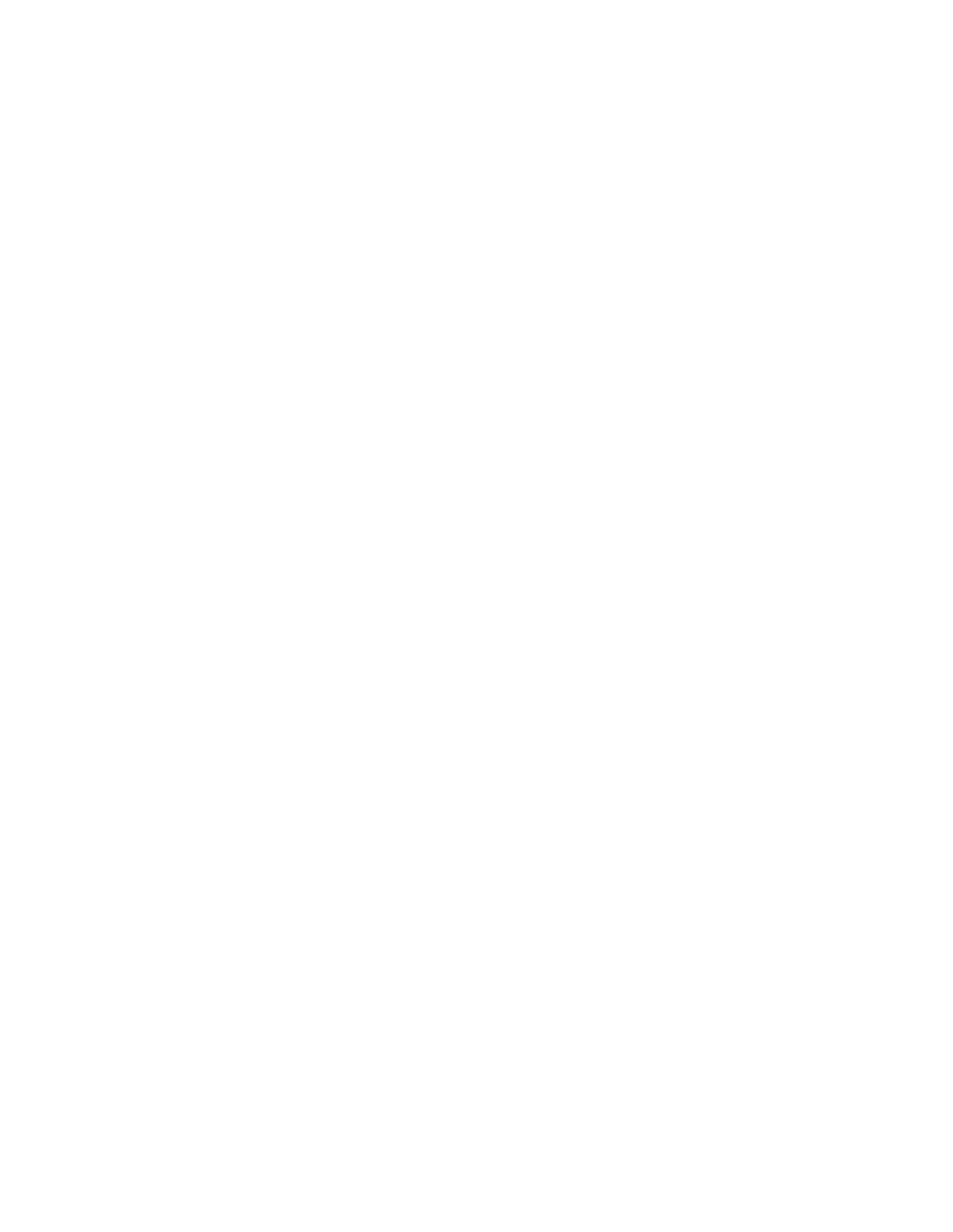# TABLE OF CONTENTS

| $\mathsf{A}$ .<br>В.<br>$\mathcal{C}$ .<br>D.<br>Ε. |  |                                                                    |  |
|-----------------------------------------------------|--|--------------------------------------------------------------------|--|
|                                                     |  | Utahns would have understood habeas by the results it achieved,    |  |
|                                                     |  | This Court did not create a common-law writ of habeas corpus4      |  |
|                                                     |  | The State does not dispute that the 1984 amendments ratified the   |  |
|                                                     |  | The Suspension Clause does not provide the Legislature authority   |  |
|                                                     |  | The PCRA impermissibly restricts Utah Courts' flexibility to grant |  |
|                                                     |  |                                                                    |  |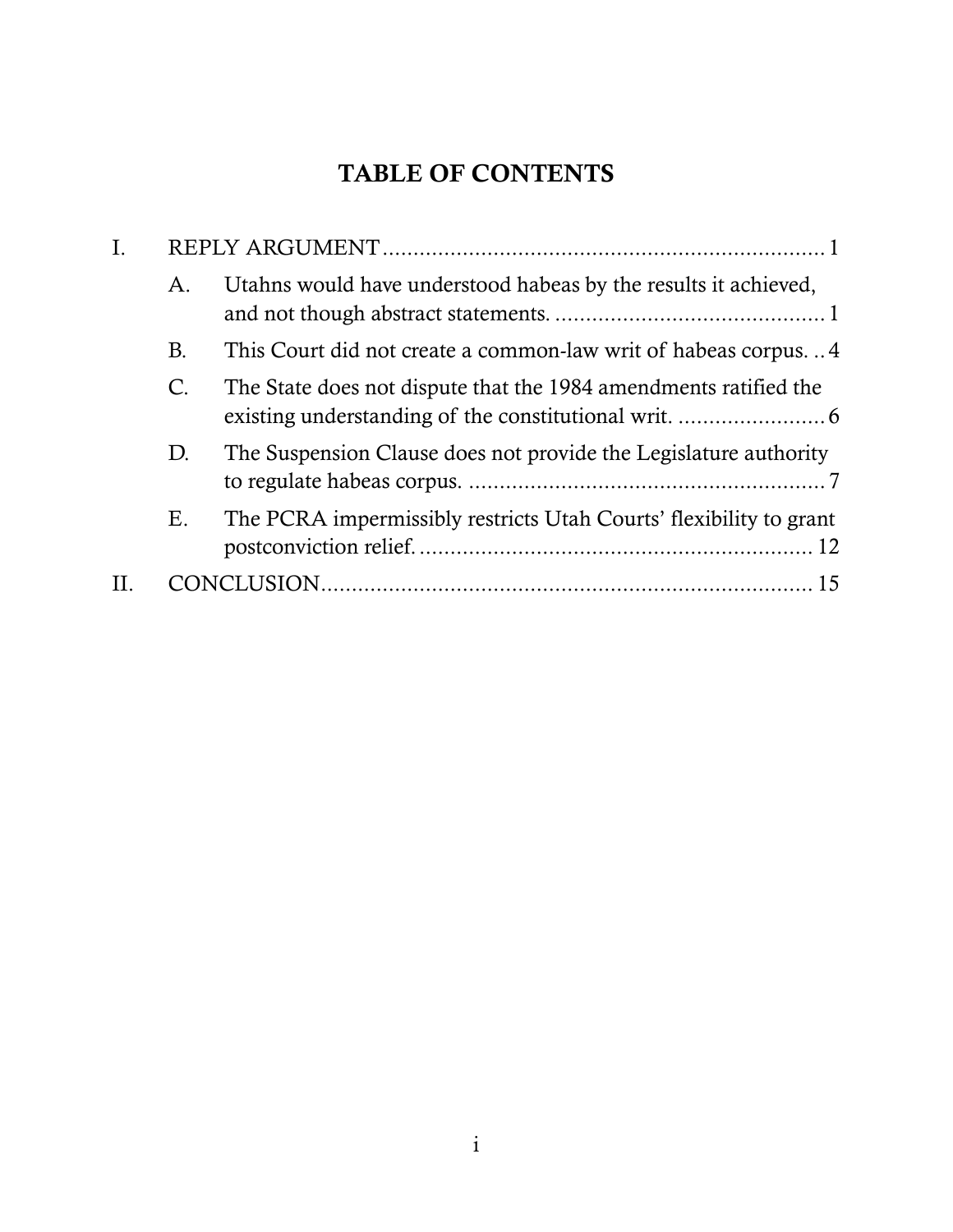### **TABLE OF AUTHORITIES**

### **Cases**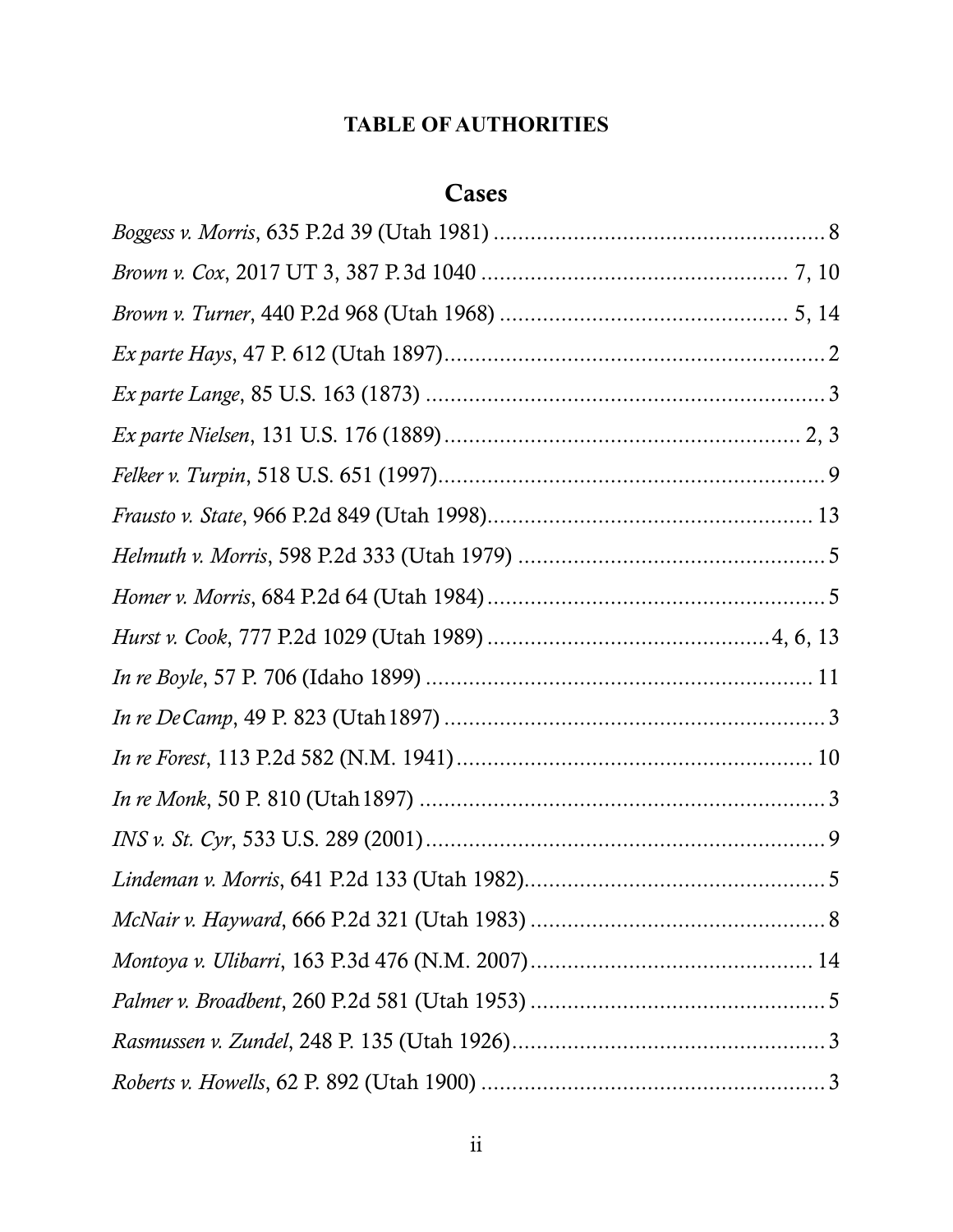## **Statutes**

# **Other Authorities**

|  | Official Report of Proceedings and Debates of the Convention  11 |  |
|--|------------------------------------------------------------------|--|
|  |                                                                  |  |

## Rules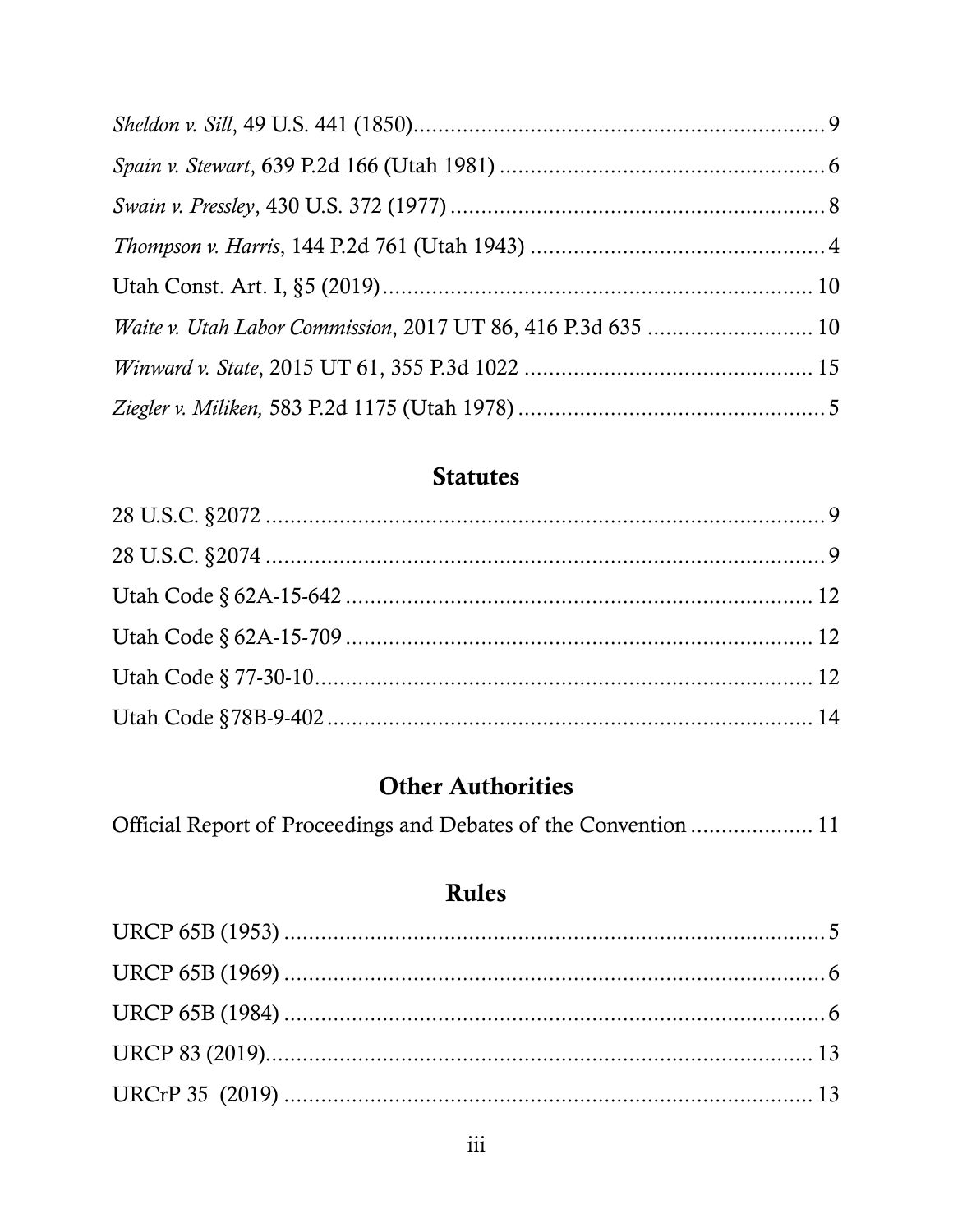## **Treatises**

# Constitutional Provisions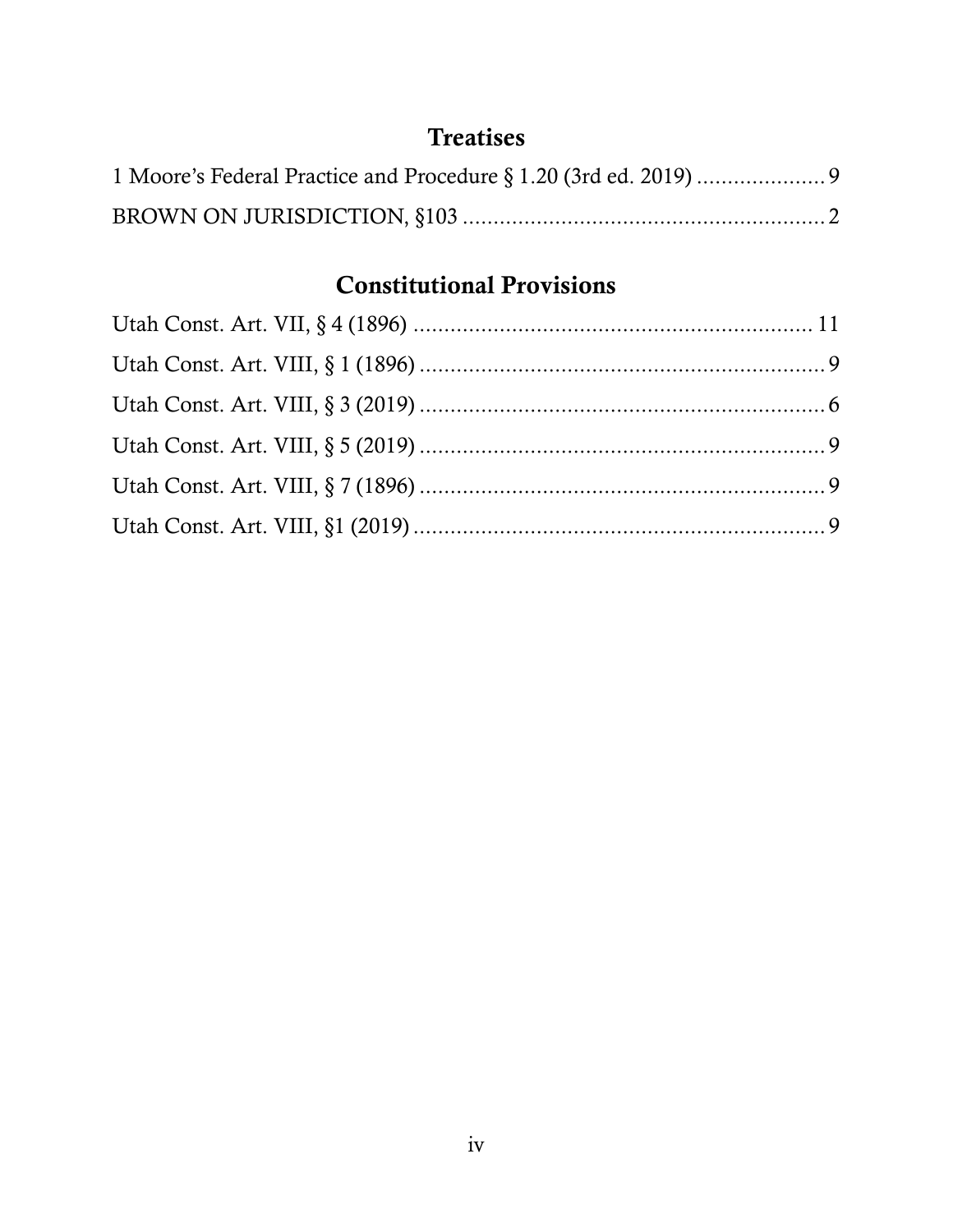#### I. REPLY ARGUMENT

Utah courts' power to administer postconviction relief derives from two provisions in the state constitution: the section that grants Utah courts extraordinary writ power and the section that grants the Supreme Court rulemaking power. The former provides the substance of the remedy, and the latter provides the Supreme Court the power to regulate its use.

The State fights against this position. By the State's account, Utah courts have no constitutional authority to grant postconviction relief and no authority to regulate habeas, even under the rule power. But while the State has some imaginative arguments, they all suffer from the same fundamental flaw: there is no evidence to back them up. The State's understanding of the Utah Constitution is not grounded in law or history.

This Court should conclude that Utah courts have constitutional authority to grant postconviction relief outside of the PCRA.

#### A. Utahns would have understood habeas by the results it achieved, and not though abstract statements.

The State's opening salvo is leveled against the 1896 constitution. After sampling a smattering of U.S. Supreme Court opinions describing the limits of habeas review, the State declares that people of Utah would have understood "the habeas writ could only be employed to challenge subject matter jurisdiction or void convictions." *State's Supp.* at 8. Thus, by the State's account, the habeas power would not reach "the kinds of post-trial, postappeal claims often brought today under the PCRA." *Id.*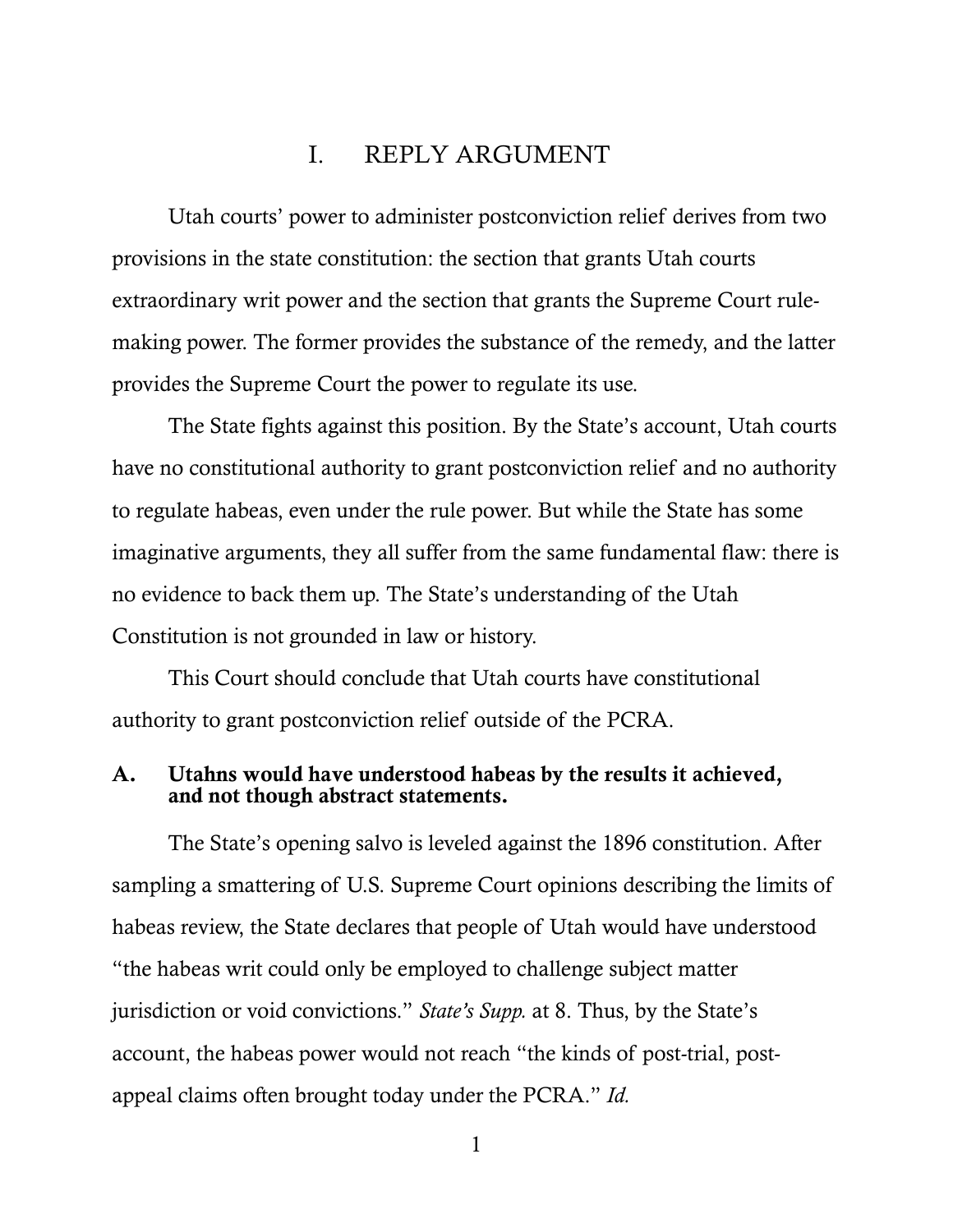The State's narrow focus on "subject matter jurisdiction" and "void convictions" is the thread that unravels the State's superficial analysis. These are the State's own terms, not that of any court, for describing on what "limited" grounds habeas relief was available. By contrast, case law of the time stated that habeas relief could only be granted in the postconviction setting upon a showing of "want of jurisdiction." *State's Supp.* at 9 (quoting *Ex parte Hays*, 47 P. 612, 614 (Utah 1897)). And as was previously emphasized, *see Original Reply Brief* at 3–12, the understanding of jurisdiction that prevailed in the late 19th century is much different than the understanding we have now.

Consistent with the understanding of jurisdiction that prevailed around the time of Utah's founding, habeas relief was warranted not only where a court was "without jurisdiction of the cause," but also where a court had "no constitutional authority or power to condemn the prisoner." *Ex parte Nielsen*, 131 U.S. 176, 184 (1889). If a judgment was the result of a constitutional violation, the judgment was void because the Constitution "bounds and limits all jurisdiction." *Id.* at 185. The rights guaranteed to criminal defendants in the constitutions "are part of the mode of trial and their refusal *goes to the power of the court* as much as if sentenced without being indicted at all." BROWN ON JURISDICTION, §103 ("When judgment is void and when voidable") (pp. 280- 81) (1891) (emphasis added). $1$ 

This Court's early decisions reflect this understanding. Under the habeas rubric, it regularly considered petitioners' claims that they had been convicted

<sup>&</sup>lt;sup>1</sup> Available at: https://books.google.com/books?id=E5gEAAAAYAAJ.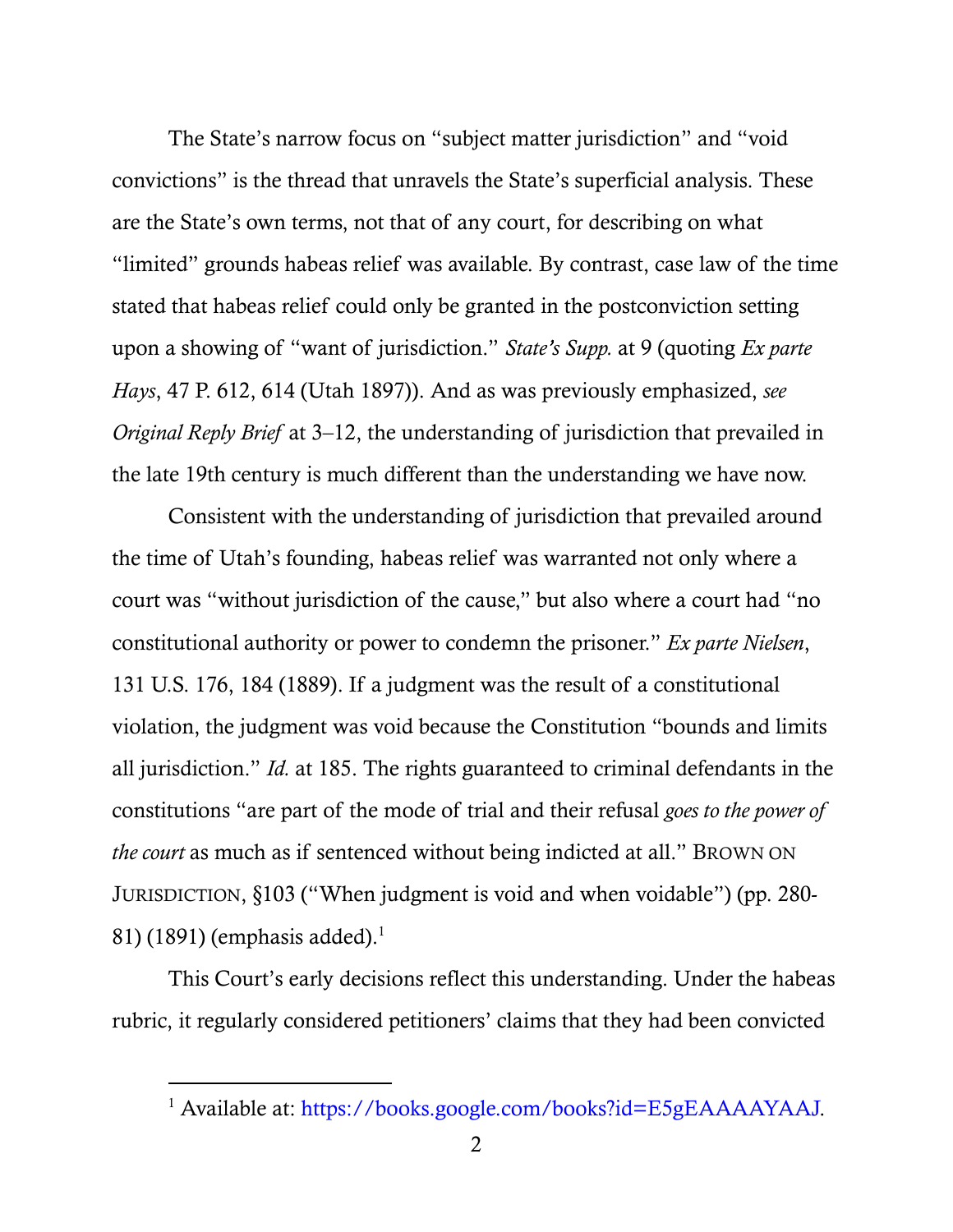and punished in violation of their constitutional rights. *See, e.g.*, *Opening Supp.* at 15–16; *In re Monk*, 50 P. 810, 811 (Utah1897); *In re DeCamp*, 49 P. 823, 823– 24 (Utah1897); *Roberts v. Howells*, 62 P. 892, 892–93 (Utah 1900); *Rasmussen v. Zundel*, 248 P. 135, 137 (Utah 1926). The State ignores these cases.

So, while Utahns who ratified the constitution would have understood the habeas power to reach jurisdictional questions, they also would have understood that constitutional errors affected jurisdiction. The *Snow* and *Nielsen* cases confirmed this. And to the extent other Supreme Court decisions muddled the issue, the *Nielsen* case explained, "If we have seemed to hold the contrary in any case, it has been from inadvertence." 131 U.S. at 184.

The State's own authorities support this view. *Cf. State's Supp.* at 6–10. Although these cases conclude that run-of-the mill errors or irregularities are not cognizable under habeas, they also recognize that some errors so grave that they exceed a court's authority to act. For example, *Ex parte Lange*, 85 U.S. 163 (1873), remedied a claim of double jeopardy through habeas, an error that we would not now frame as a jurisdictional defect in the latter proceeding. While these frame these errors differently than we do today, they acknowledge a power to reach constitutional errors. *See, e.g., id.* at 166 (finding constitutional authority to determine "whether [a] court has exceeded its authority").

The State ignores this nuance, never scratching below the surface. By looking beyond labels and understanding the substance of what courts were actually doing, it becomes clear that habeas in 1896 reached what we would now call constitutional errors. This Court should acknowledge that complexity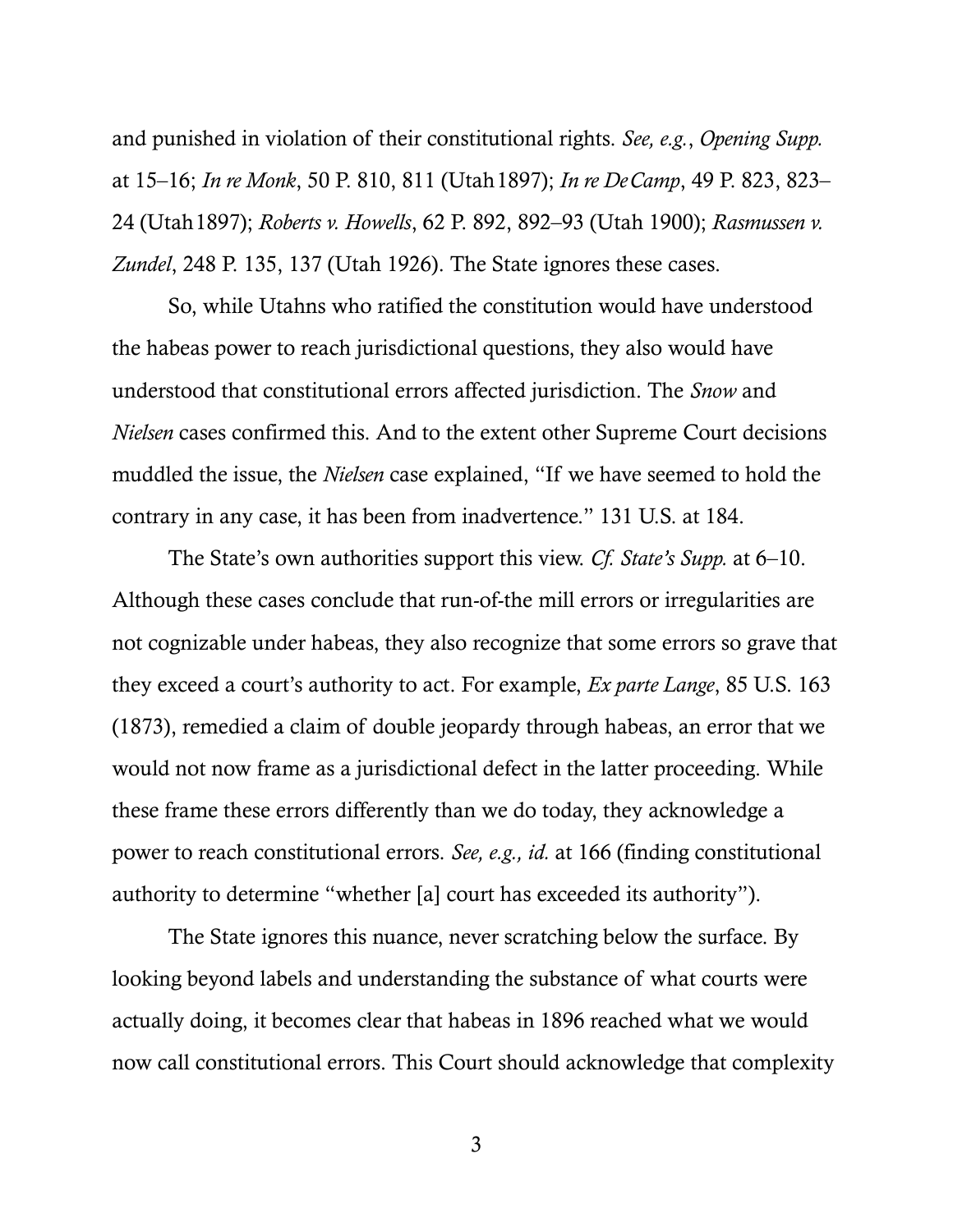and conclude that Utah's original writ of habeas corpus reached constitutional postconviction claims.

#### B. This Court did not create a common-law writ of habeas corpus.

The State does not dispute one whit that this Court (and lower Utah courts) granted habeas relief for decades based on grounds that would not be cognizable under its narrow definition of habeas corpus. It acknowledges that in the 1940s, this Court recognized a broader purpose for habeas than simply checking jurisdiction. But it dismisses this development, claiming that throughout this period, from 1944 through at least the passage of the PCRA in 1998, Utah courts were not exercising the constitutional writ of habeas corpus. Instead, the State claims that Utah courts were exercising a "common law" writ of habeas corpus that was "completely distinct from the core constitutional writ." *State's Supp.* at 11–14.

While this is a imaginative argument, it has no support. Yes, this Court declared that it was extending the reach of writ of habeas to postconviction claims that it had not reached before. *See State's Supp.* at 11–13 (quoting *Thompson v. Harris*, 144 P.2d 761 (Utah 1943) and *Hurst v. Cook*, 777 P.2d 1029 (Utah 1989)). <sup>2</sup> But the State never shows any evidence that Utah courts were exercising something other than their constitutional authority to issue the writ. The State does not even show that this Court had any authority to create a

 $2$  As argued previously, these cases reflect a change in terminology, not a substantive expansion of the writ.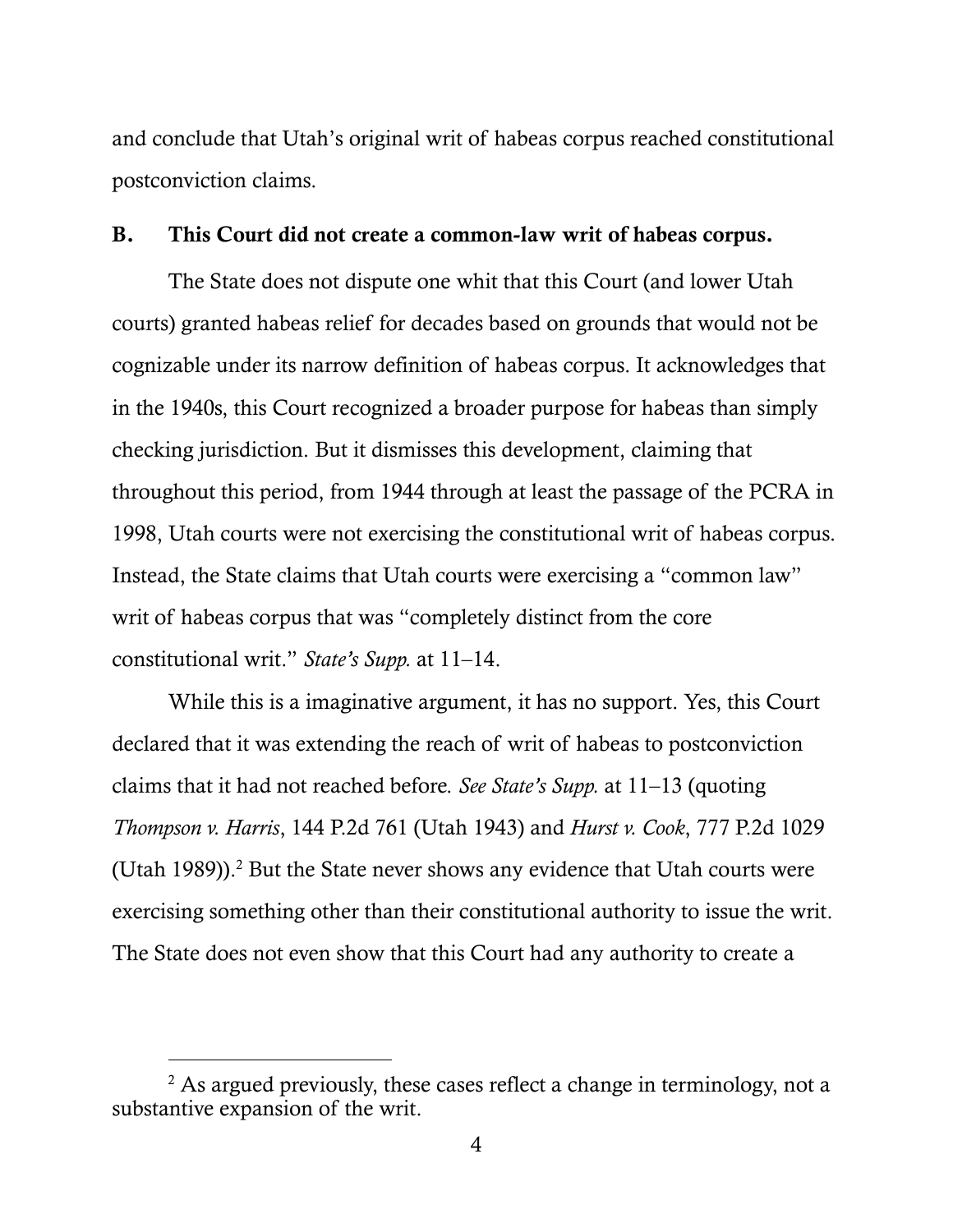common-law writ of habeas corpus; the most it says is that the purported common law habeas writ was "not necessarily improper." *State's Supp.* at 16.

In truth, all the evidence points the other way: this Court repeatedly indicated that it was using the constitutional writ to grant postconviction relief. Thus, for example, on the eve of the amendment of the judicial article of the Utah Constitution, this Court noted that:

> [T]he office of the Great Writ was to test the legality of a restraint. . . . In recent years its office has been expanded. In *Ziegler v. Miliken,* Utah, 583 P.2d 1175, 1176 (1978), we stated that the writ may be used to challenge the legality of a restraint and "other alleged violations of basic rights," including violations of the prohibition against cruel and unusual punishment and "anything that would properly fit within that charge."

*Homer v. Morris*, 684 P.2d 64, 66 (Utah 1984). Because it was widely understood that the courts were using the constitutional power, most habeas cases do not stress the point. Yet, over the years, this Court repeatedly affirmed that it was using the constitutional writ of habeas corpus. *See, e.g.*, *Lindeman v. Morris*, 641 P.2d 133, 134 (Utah 1982) ("the ancient, extraordinary writ"); *Helmuth v. Morris*, 598 P.2d 333, 335 (Utah 1979) ("the ancient and honored writ"); *Brown v. Turner*, 440 P.2d 968, 969 (Utah 1968) ("extraordinary remedy").

Former Rule of Civil Procedure 65B further confirms that Utah courts were employing their constitutional habeas power to grant relief on postconviction claims. Since at least 1953, the former rule stated that it was regulating the same writs named in the constitution. URCP 65B (1953); *accord Palmer v. Broadbent*, 260 P.2d 581, 581 n.1 (Utah 1953). From then until 1969,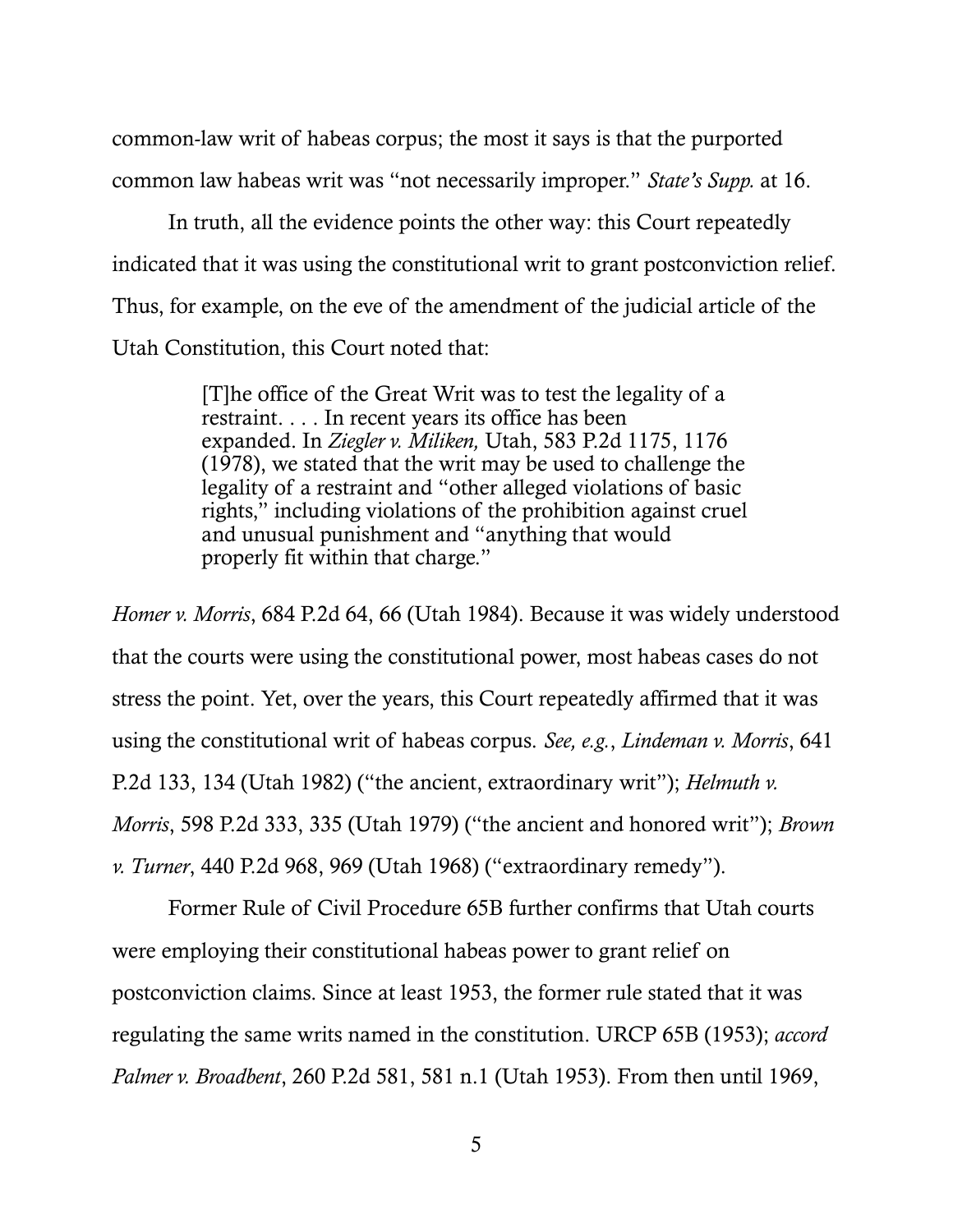all habeas attacks on pre- and post-conviction detainers proceeded under one portion of that rule—part (f). In 1969, part (i) was added, delineating separate procedure for post-conviction attacks. URCP 65B (1969). Still, before 1984 and after, parts (f) and (i) were treated as different flavors of the same constitutional remedy. *See Hurst*, 777 P.2d at 1034 & n.3; *Spain v. Stewart*, 639 P.2d 166, 168 & n.2 (Utah 1981).

Looking at the whole picture, there is no reason to believe that the Twentieth Century courts were applying anything other than their constitutional authority to issue writs of habeas corpus.

#### C. The State does not dispute that the 1984 amendments ratified the existing understanding of the constitutional writ.

As a result, the people of Utah would never have understood the Utah courts to be exercising a common law habeas power. When the people of Utah updated the judicial article, they left the courts' writ powers alone—other than adopting this Court's terminology. *Compare* URCP 65B(a) (1984) *with* Utah Const. Art. VIII, § 3 (2019). Based on that, Mr. Patterson argued that the people of Utah ratified the Court's description of its powers under the writ. *Opening Supp.* at 17–19.

The State doesn't challenge this argument. It focuses elsewhere, arguing that Utah courts were *not* using the constitutional writ to grant postconviction relief in 1984 and before. But as shown above, the State's attack holds no water. And having failed to challenge the common-sense principle that people understand language and legal terms as they are used contemporarily, the State has implicitly conceded that the 1984 amendment incorporated the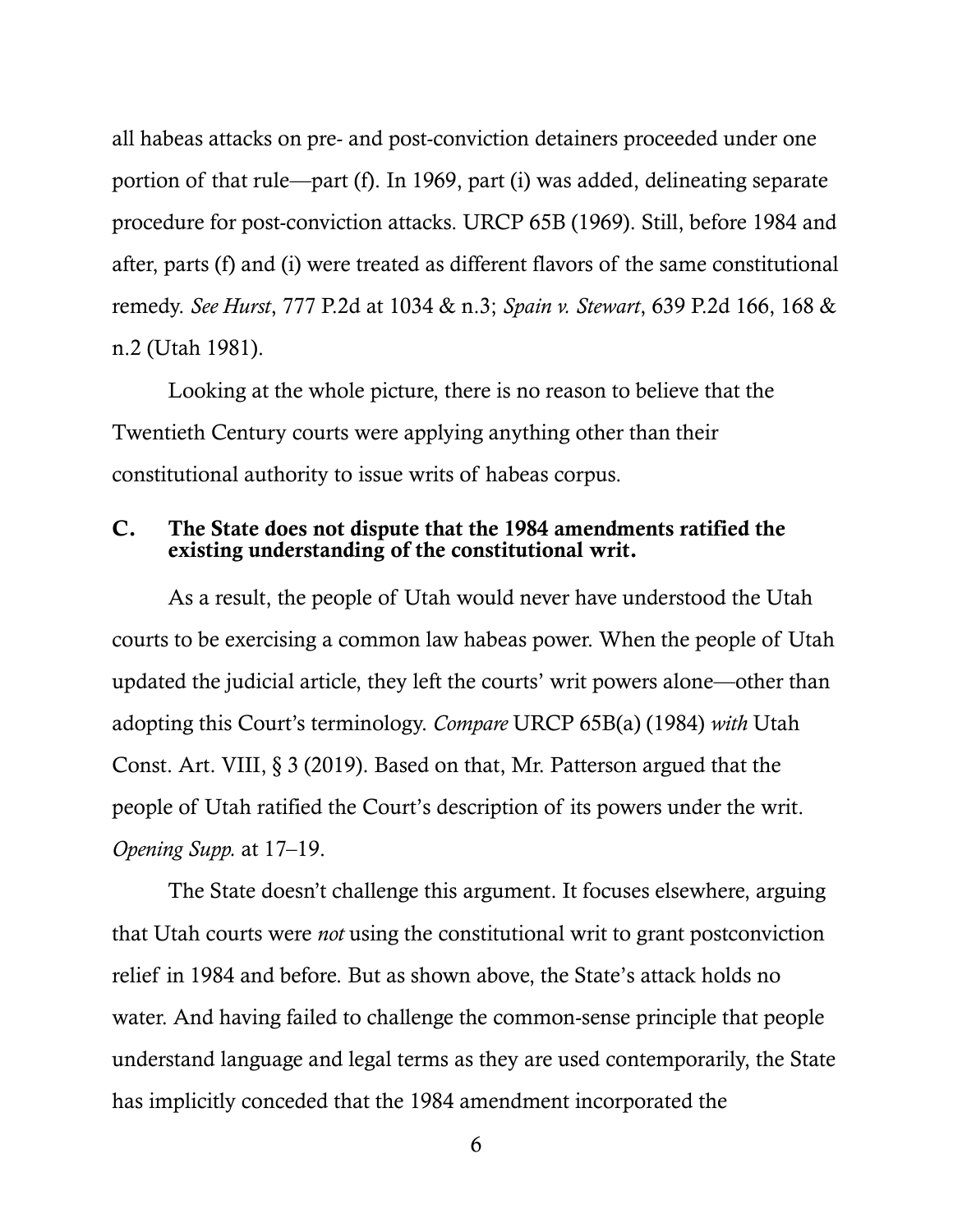extraordinary writs as Utahns understood them *in 1984*. *See State's Supp.* at 22 (acknowledging "there was no intent to alter the substance of the core constitutional habeas writ").

The writ power preserved in 1984 can only have been the power that everyone understood existed at that time. Had the people of Utah wanted to alter its substance in favor of a more limited or antiquated one, they could have done so. Absent an express intent to do something else, this Court must conclude that the people of Utah chose to maintain the power as it was then.

#### D. The Suspension Clause does not provide the Legislature authority to regulate habeas corpus.

Under *Brown v. Cox*, 2017 UT 3, 387 P.3d 1040, the authority to regulate the habeas part of the extraordinary writ power must be the same that regulates the rest of the extraordinary writ power: the rulemaking provision of Article VII, section 4. *Opening Supp.* at 23–25. The State resists this reality, offering instead another creative response. It ignores the rulemaking provision and instead asserts that the Suspension Clause implies a legislative authority to regulate habeas. *State's Supp.* at 14–16.<sup>3</sup> This suggestion has several problems.

First, the Suspension Clause itself provides no textual support for the State's position. It speaks only to when the right to habeas can be suspended

<sup>&</sup>lt;sup>3</sup> The State also argues that the PCRA reasonably regulates habeas under the Suspension Clause. *State's Supp. Brief* at 17–20. But because the State is incorrect both as to the breadth of habeas power and the source of the power to regulate it, this argument is irrelevant.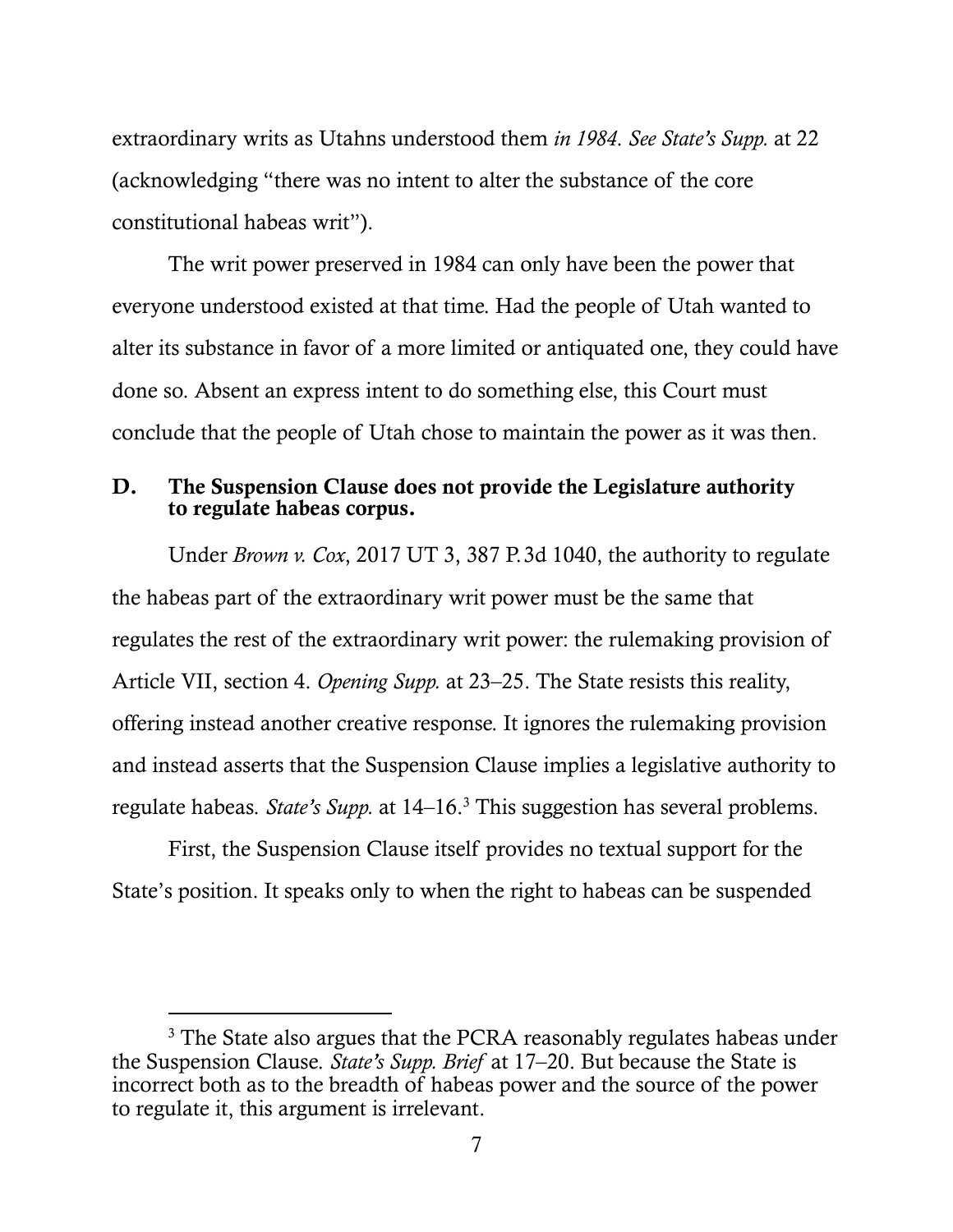and says nothing about regulation. It doesn't even say who has the authority to suspend habeas. (This point will be emphasized again below.)

Structurally, too, the State's argument presents a significant anomaly. It would leave the regulation of all but one portion of the extraordinary writ power to the rulemaking provision, but cut out one portion for regulation by the Suspension Clause. Again, though, there is no evidence that such a mess was ever intended. And messy it would be, as the line between the habeas power and the other writ powers is not always clear cut. *See, e.g.*, *Boggess v. Morris*, 635 P.2d 39, 42–43 (Utah 1981) ("[W]here this Court has appellate jurisdiction over the habeas corpus proceeding and original jurisdiction to issue the writ of certiorari for the record in the criminal conviction, the effect of the two writs can unite to open the door for direct review of a criminal conviction in this Court."); *McNair v. Hayward*, 666 P.2d 321, 324 n.4 (Utah 1983).

Nor does the State present any evidence whatsoever that anyone, anywhere has ever understood a suspension clause in any constitution to provide authority to regulate habeas. Instead, it relies on the fact that habeas had a long history of regulation under statute. *State's Supp.* at 15–16. But that only confuses the method of regulation with the source of the power to regulate. Significant structural differences between the federal and state constitutions explain the divergent results.

For one thing, it's not entirely clear whether the federal constitution provides any right to postconviction relief. *See Swain v. Pressley*, 430 U.S. 372, 384–85 (1977) (Burger, C.J., concurring). But even if there is a federal right to postconviction relief, Congress has other routes for regulation. Except for the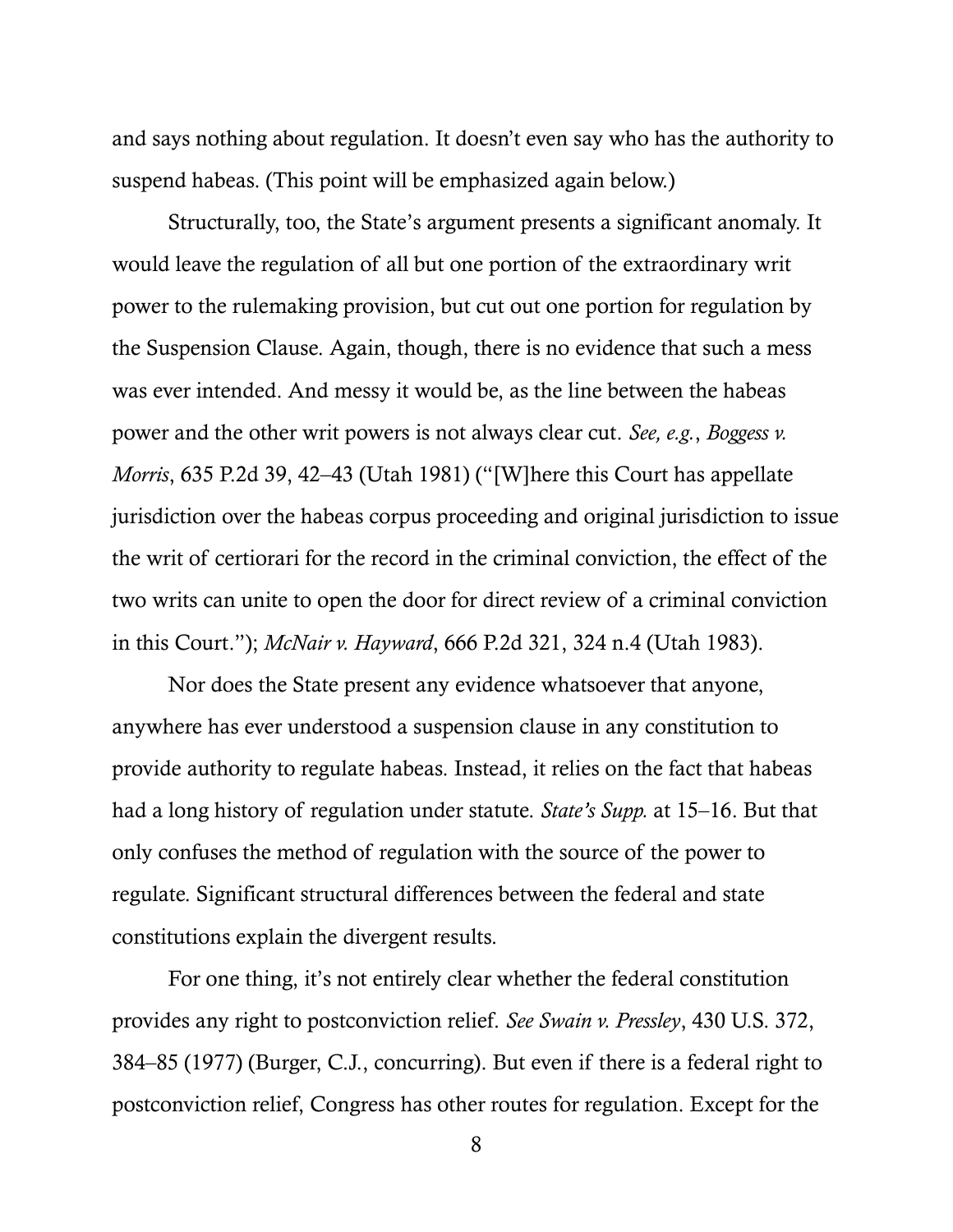Supreme Court, all federal courts are courts of limited jurisdiction, and their jurisdiction is defined according to the whim or wisdom of Congress. *Sheldon v. Sill*, 49 U.S. 441, 449 (1850). Thus, Congress could frustrate the right to postconviction relief by stripping federal courts of the jurisdiction to hear postconviction claims. *See INS v. St. Cyr*, 533 U.S. 289, 298–314 (2001). Alternatively, without an affirmative grant of writ power, Congress could deny federal courts the power to grant postconviction relief even when they have jurisdiction. *Felker v. Turpin*, 518 U.S. 651, 664 (1997). Finally, Congress can dictate how the writ power is used through rules. It has long been understood that "Congress has the power to make procedural rules for the lower federal courts." 1 Moore's Federal Practice and Procedure § 1.20 (3rd ed. 2019). 4

The relationship between the Utah Legislature and the state courts is markedly different. As has already been established, the Utah Constitution does provide the right to postconviction relief. And the Utah Constitution also guarantees there will be a court with jurisdiction to hear a postconviction claim. The Utah Constitution has always required the creation of "a trial court of general jurisdiction known as the district court." Utah Const. Art. VIII, §§1 & 5 (2019); Utah Const. Art. VIII, §§1 & 7 (1896). And while the Legislature may limit the jurisdiction of district courts, *see* Utah Const. Art. VIII, § 5 (2019), the Legislature cannot eliminate postconviction relief through jurisdiction stripping without violating the uncontested protections of the Open Courts Clause. *See*

<sup>4</sup> Congress has afforded the U.S. Supreme Court rulemaking power under Congress's supervision. 28 U.S.C. §§2072 & 2074.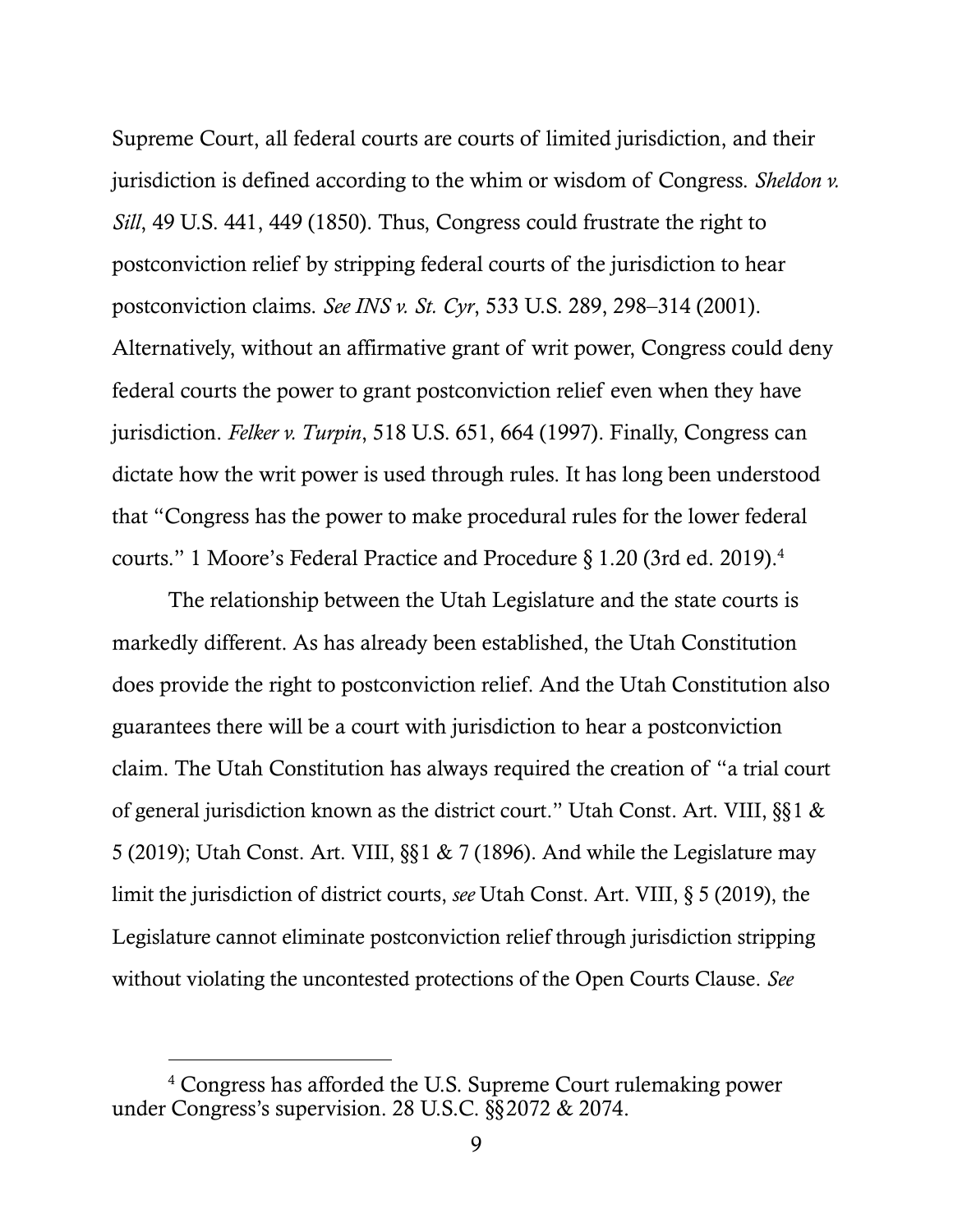*Waite v. Utah Labor Commission*, 2017 UT 86, ¶65 n. 90, 416 P.3d 635 (Lee, J., concurring); *id.* at ¶94 (Pearce, J, concurring).

Nor is the Utah Legislature free to frustrate postconviction relief through rules of procedure. The 1984 revision to the Utah constitution explicitly delineated the rulemaking power, giving primary authority to this Court. To the extent the Legislature shares the rulemaking power, this Court has stated that the power must be explicitly exercised by promulgating rules, not statutes. *Brown*, 2017 UT 3, ¶¶15–24.

The bottom line is that Congress can shape how federal postconviction relief is dispensed in a way that the Utah Legislature cannot.<sup>5</sup> In light of these structural differences between the Utah and federal governments, the State's focus on the Suspension Clause is a red herring.

A look back at the origins of Utah's suspension clause further demonstrates its irrelevance as a source of legislative authority to regulate the writ. At Utah's Constitutional Convention, postconviction relief itself was not mentioned, and habeas corpus was discussed in any length only in connection with the Suspension Clause. And this discussion centered on one question: who has the power to suspend habeas?

Utah's Suspension Clause has always provided that "[t]he privilege of the writ of habeas corpus shall not be suspended, unless, in case of rebellion or invasion, the public safety requires it." Utah Const. Art. I, §5 (2019). However,

<sup>5</sup> As it was explained previously, *Opening Supp.* at 26–27, this puts Utah in the same position as Florida, Arizona, as well as New Mexico and possible other states. *See, e.g.*, *In re Forest*, 113 P.2d 582, 584 (N.M. 1941).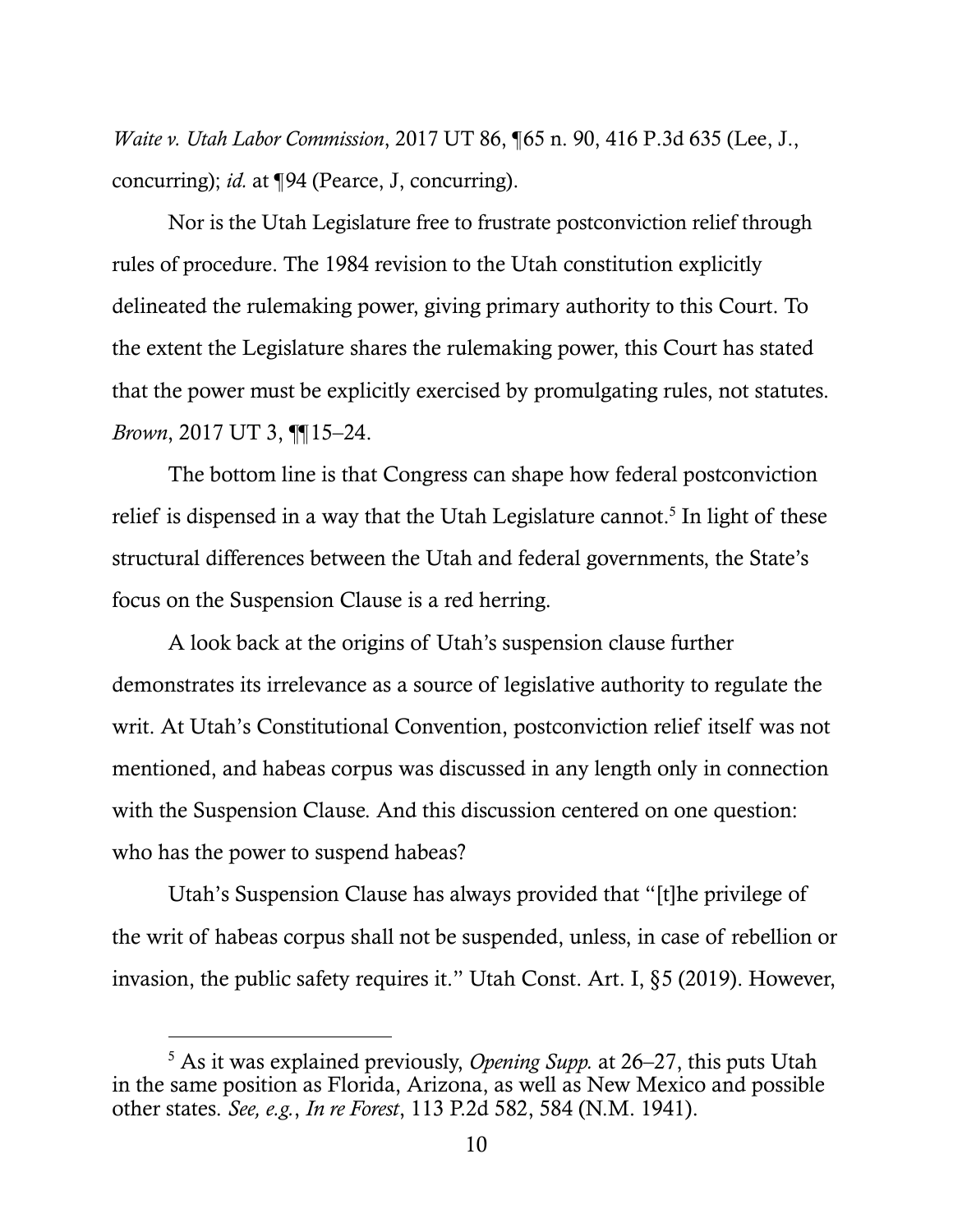at the convention, one delegate proposed adding this phrase: "in such manner as shall be prescribed by law." The amendment's purpose was to let the Legislature spell out under what circumstances the writ could be suspended and what procedures must be followed to do so. But other delegates thought it was a bad idea. Some suggested that it was none of the legislature's business because the executive branch holds the authority to suspend habeas. In the end, the amendment was rejected with the understanding that the power to suspend habeas should "be exercised in accordance with the general precedent and history of its exercise in this county." 1 Official Report of Proceedings and Debates of the Convention 252–57.

This undermines the State's arguments in several respects. First, the drafters outright rejected an explicit grant of authority to the Legislature in the Suspension Clause. That makes it hard to believe that the clause is hiding some authority to regulate habeas. Beyond that, even the delegates didn't agree which branch of government could exercise the power to suspend. So it is even more difficult to believe that the Suspension Clause harbors some reservoir of regulating authority for the Legislature when it is not clear that the Legislature was even granted the authority to suspend. *Cf.*, *e.g.*¸ *In re Boyle*, 57 P. 706, 706– 07 (Idaho 1899) (recognizing the governor to have suspension authority because under statute he was charged with putting down insurrection); *see also* Utah Const. Art. VII, § 4 (1896) (giving same charge to Utah's governor).

Nothing corroborates the State's contention that the Suspension Clause allows the Legislature to regulate habeas. The only power the Legislature has ever had to regulate habeas was its former, purported rulemaking power.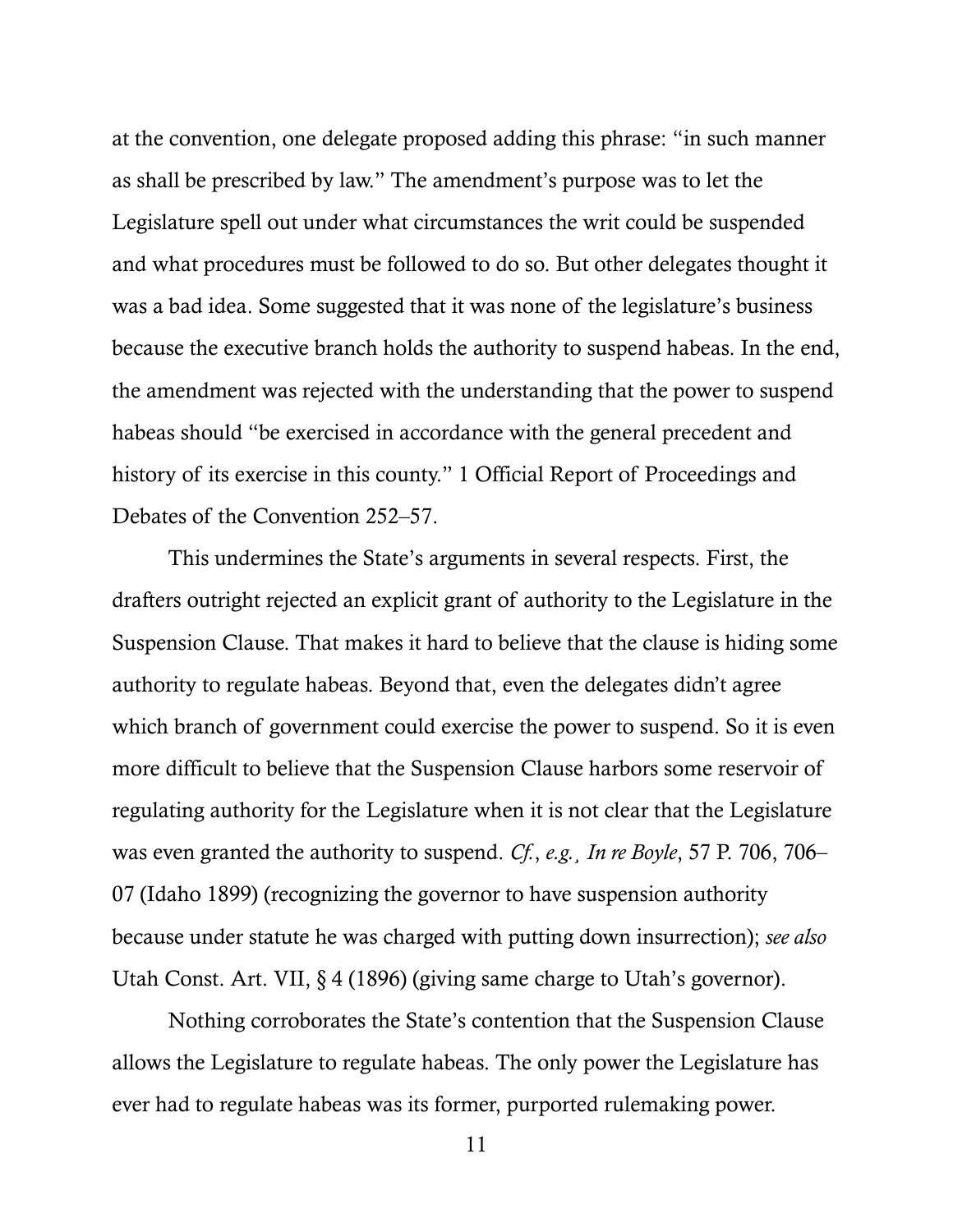#### E. The PCRA impermissibly restricts Utah Courts' flexibility to grant postconviction relief.

While the focus in this briefing has been on the postconviction part of habeas—the power to grant relief from a criminal judgment—habeas is used for many other things, too. As has been noted elsewhere, it has been used to address child custody issues, prison conditions, and any detention that occurs outside of the criminal process. *See Opening Supp.* at 20–21; *State's Supp.* at 23– 25. But unlike these other uses, the PCRA is the only statute that attempts to dictate to the courts when they can use their writ power. Other instances of what the State calls "regulation" are just statutes declaring relief can be obtained via habeas. *See* Utah Code § 62A-15-642 ("Any individual detained pursuant to this part is entitled to the writ of habeas corpus upon proper petition by himself or a friend, to the district court in the county in which he is detained."); *accord* § 62A-15-709; § 77-30-10; *cf. State's Supp.* at 25.

But even if the Legislature did attempt to regulate other aspects of habeas practice, or other writ powers, that regulation would be improper. Because the extraordinary writ power belongs to the courts, the Legislature's only ability to weigh in comes through the "check" it is granted under the rulemaking provision. And that holds true even if the State believes the Legislature has good reason to try to regulate the postconviction procedure. Good intentions don't obviate a violation of the separation of powers.

More troubling, though, is the State's implication that this Court is not competent to regulate postconviction. It claims that the Legislature created the PCRA to address "vexatious and repetitive" litigation and to address "other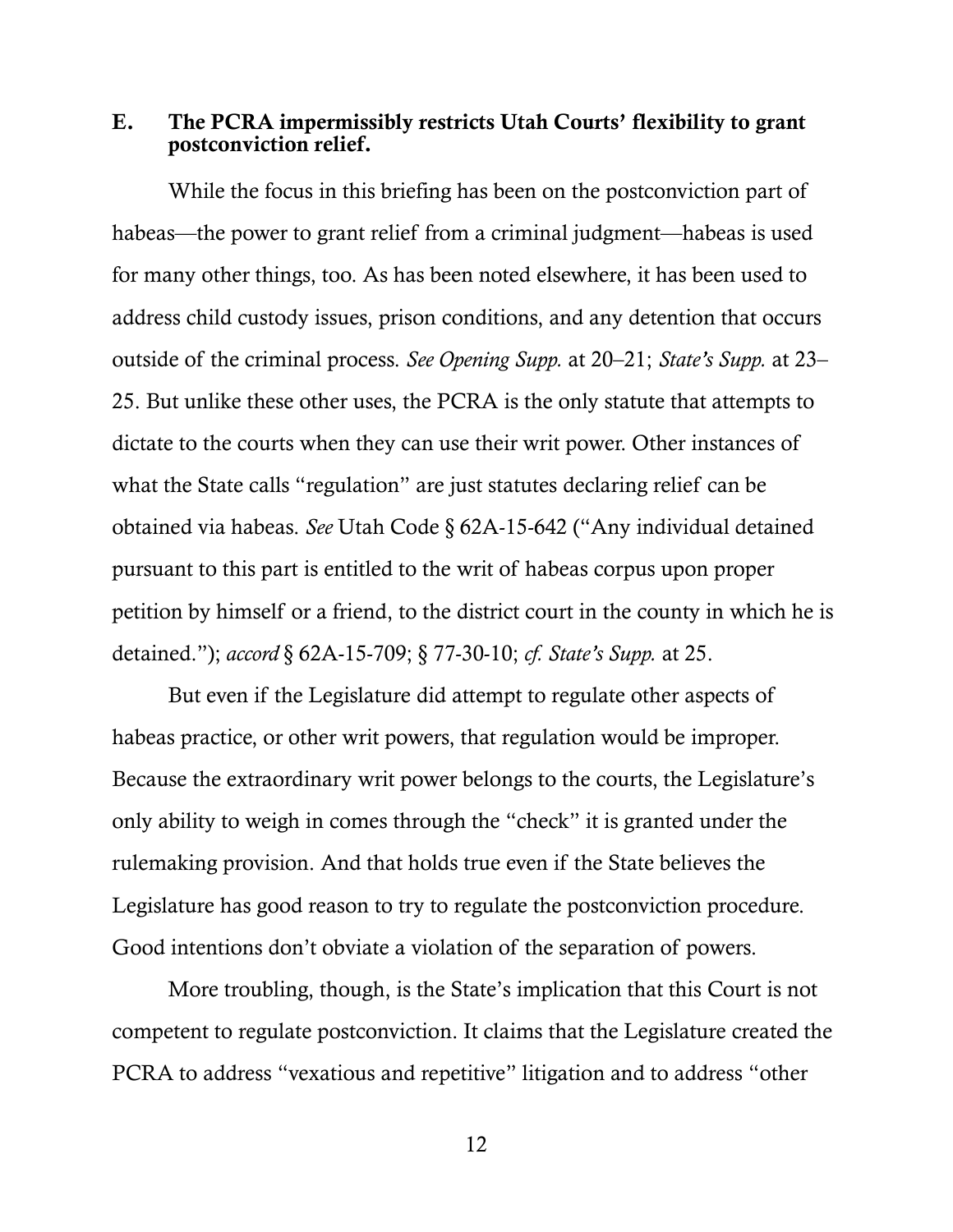important societal interest" like the finality of convictions, the rights of victims, and the efficient use of judicial resources. *State's Supp.* at 26. Yet it's hard to believe that the courts can't be trusted to make efficient use of resources. And court rules make plain that this Court is quite capable of addressing the interests the State proclaims as important. *See, e.g.*, URCP 83 (2019) (addressing vexatious litigants); URCrP 35 (2019) (addressing victim's rights). Indeed, for more than 40 years, this Court did manage postconviction under its statutory and later constitutional rulemaking power. By granting this Court a constitutional rulemaking power, the people of Utah recognized that this Court was not only competent to address these issues, but also that it was the most appropriate body to address them.

Regardless, the State has presented nothing but its *ipse dixit* that these were really the Legislature's concerns. Listening to the legislative hearings, one might think instead that the Legislature was not happy with how Utah courts, particularly this Court, was exercising the habeas power. Again, though, that doesn't justify a breach of the separation of powers.

Because this Court is competent to dictate on what terms postconviction relief can be granted, the State's assertions that a year is plenty of time to file a postconviction claim and that claims should not be heard if there was a previous chance to hear them should be rejected as a difference of opinion. This Court has rejected both positions. *See, e.g.*, *Frausto v. State*, 966 P.2d 849, 851 (Utah 1998); *Hurst*, 777 P.2d at 1036–37. Indeed, for a pro se, indigent inmate with no access to legal materials, a one-year limitations period may be the death knell for a significant, meritorious constitutional claim.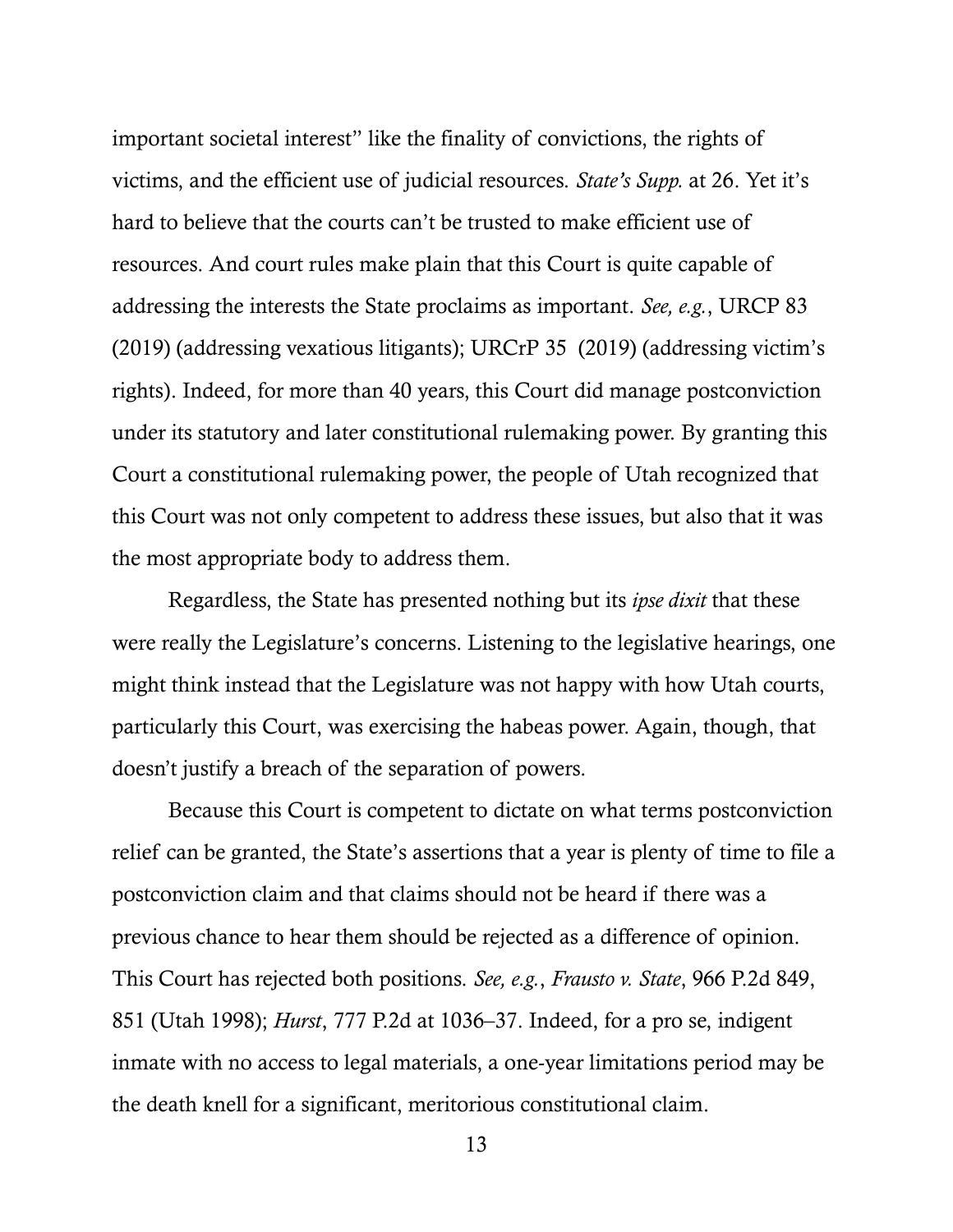The bottom line is that the overarching aim of the PCRA is to restrict avenues, not broaden them. The PCRA is "elegant" only in the way that an abattoir is elegant—the PCRA efficiently and ruthlessly kills claims for relief. *Cf. State's Supp.* at 27. Otherwise, there is very little to applaud. By severely narrowing the circumstances under which relief can be granted, the PCRA's primary "success" seems to be creating litigation over procedural matters instead of substance of clims. And even those provisions that purportedly "expand" the availability of relief to those demonstrating factual innocence or DNA exoneration may ultimately be just statutory alternatives to the habeas power. *See Montoya v. Ulibarri*, 163 P.3d 476, 484 (N.M. 2007) (recognizing "that a habeas petitioner must be permitted to assert a claim of actual innocence in his habeas petition" under New Mexico Constitution); *cf. Brown*, 440 P.2d at 98 (postconviction relief warranted "where some such fact is shown that it would be unconscionable not to re-examine the conviction").

Rather than being some boon to those who have been wrongfully convicted,<sup>6</sup> the PCRA should instead be recognized as the bland, generic alternative to name-brand habeas relief. Because of the particular provisions of the state constitution, the people of Utah have the right to "accept no substitutes." The PCRA's claim to be the exclusive remedy is invalid.

<sup>6</sup> Indeed, despite asserting his innocence, an actual innocence claim under the PCRA is not really available to Mr. Patterson because the newly discovered evidence (Sandy's statement to DCFS workers that Mr. Patterson wanted a divorce, and the expert's critique of the victim's inconsistent testimony) does not satisfy Utah Code  $\bar{\S}$ 78B-9-402(2)(a)(iv).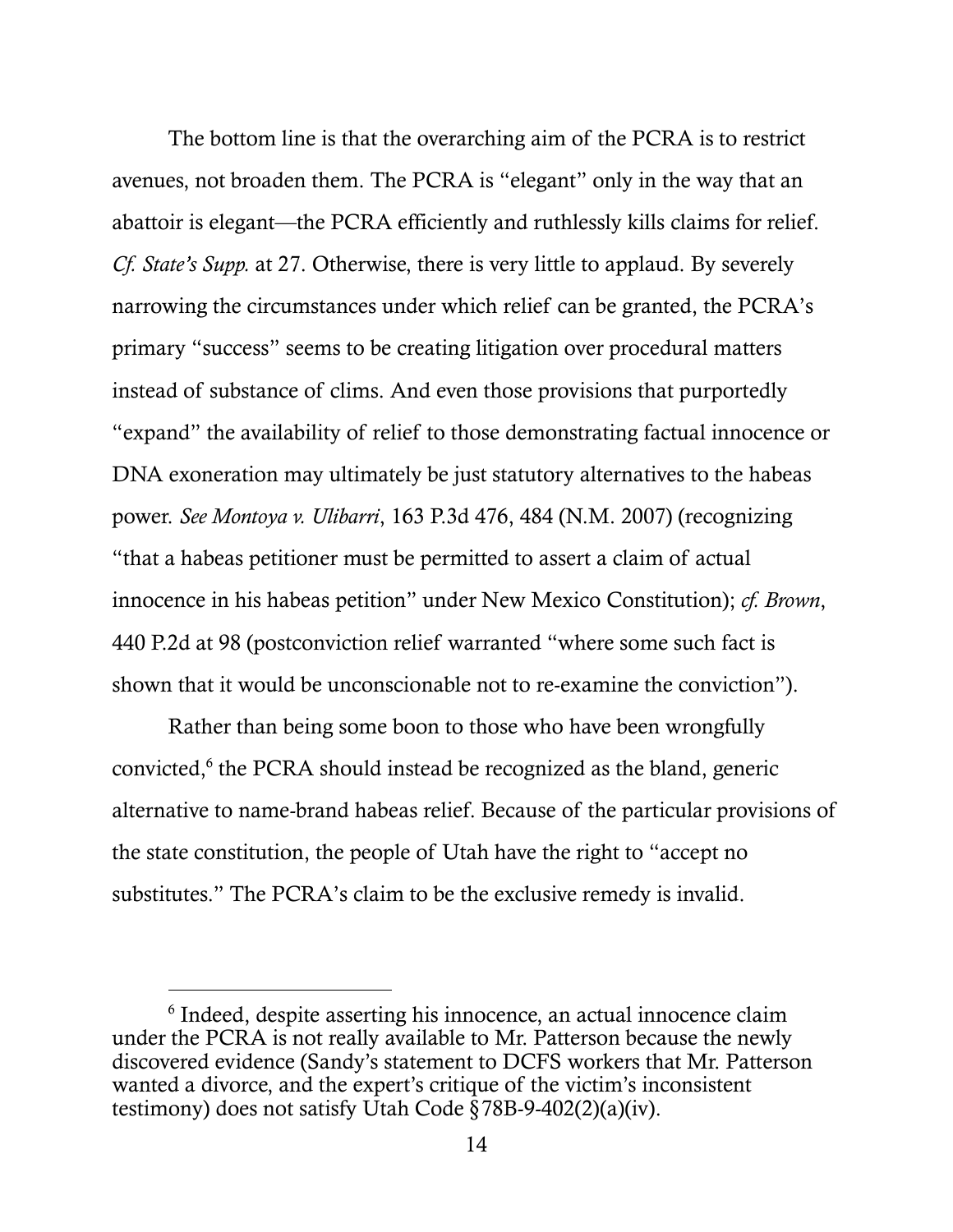### II. CONCLUSION

Under Utah's original constitution, the habeas power allowed courts to grant postconviction relief. The 1984 amendments cemented that power. And the rulemaking provision gives this Court—not the legislature—primary authority to regulate the power to grant postconviction relief. So, consistent with his earlier prayers, this Court should either rule that Mr. Patterson's claims can be heard under the PCRA<sup>7</sup> or recognize that his claims can be heard under the courts' habeas power.

DATED: December 20, 2019.

 $\overline{a}$ 

*/s/ Benjamin C. McMurray Counsel for Scott Patterson*

<sup>&</sup>lt;sup>7</sup> In light of the Court's briefing order, Mr. Patterson has not repeated arguments here that he is entitled to relief under the PCRA. One of the ways that the court could grant relief under the PCRA is through the exception delineated in *Winward v. State*, 2015 UT 61, 355 P.3d 1022. Although Mr. Patterson has shown he is entitled to relief under *Winward*, he agrees with the State that the *Winward* analysis may be needlessly confusing, especially for pro se litigants. The better view is to hold, in light of the arguments presented here, that the court has authority to grant relief from constitutional errors independent of the PCRA and constrained only by pre-PCRA caselaw.